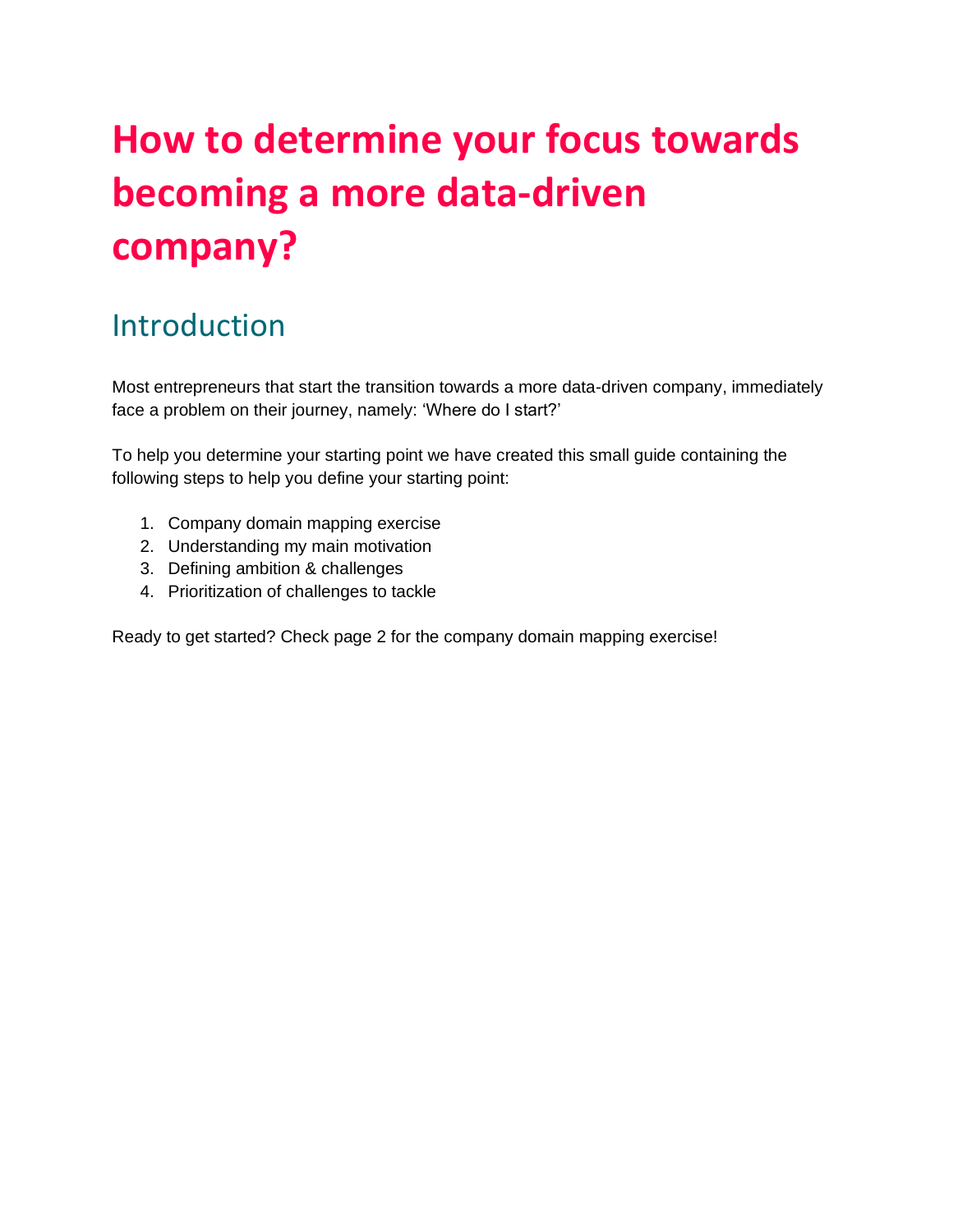## 1 Company domain mapping exercise

Use this table to get a better overview of the data usage, possibilities, and challenges within the different domains of your business. Mark the empty fields below with a **"yes"**, **"sufficiently"** or **"no"**. This table helps you get a quick overview of your company that can support you in the next steps.

|                                         | Is this area<br>important for<br>our business<br>(sustainability<br>for our<br>business)? | Is our<br>data<br>digitized<br>$\overline{?}$ | Is our<br>data<br>clean<br>and<br>ready for<br>analysis<br>? | Can we<br>derive<br>information<br>from our<br>data to help<br>our decision-<br>making<br>process? | Can we<br>use our<br>data to<br>make<br>predictive<br>analyses? | Can we<br>automate our<br>predictive<br>analyses in our<br>decision-<br>making<br>process? |
|-----------------------------------------|-------------------------------------------------------------------------------------------|-----------------------------------------------|--------------------------------------------------------------|----------------------------------------------------------------------------------------------------|-----------------------------------------------------------------|--------------------------------------------------------------------------------------------|
| Financial<br>administration             |                                                                                           |                                               |                                                              |                                                                                                    |                                                                 |                                                                                            |
| <b>Marketing</b>                        |                                                                                           |                                               |                                                              |                                                                                                    |                                                                 |                                                                                            |
| <b>Sales</b>                            |                                                                                           |                                               |                                                              |                                                                                                    |                                                                 |                                                                                            |
| Staff (e.g.<br>recruitment,<br>absence) |                                                                                           |                                               |                                                              |                                                                                                    |                                                                 |                                                                                            |
| Logistics/<br>capacity,<br>planning     |                                                                                           |                                               |                                                              |                                                                                                    |                                                                 |                                                                                            |
| <b>Maintenance</b>                      |                                                                                           |                                               |                                                              |                                                                                                    |                                                                 |                                                                                            |
| Other, namely<br>.                      |                                                                                           |                                               |                                                              |                                                                                                    |                                                                 |                                                                                            |
|                                         |                                                                                           |                                               |                                                              |                                                                                                    |                                                                 |                                                                                            |
| .                                       |                                                                                           |                                               |                                                              |                                                                                                    |                                                                 |                                                                                            |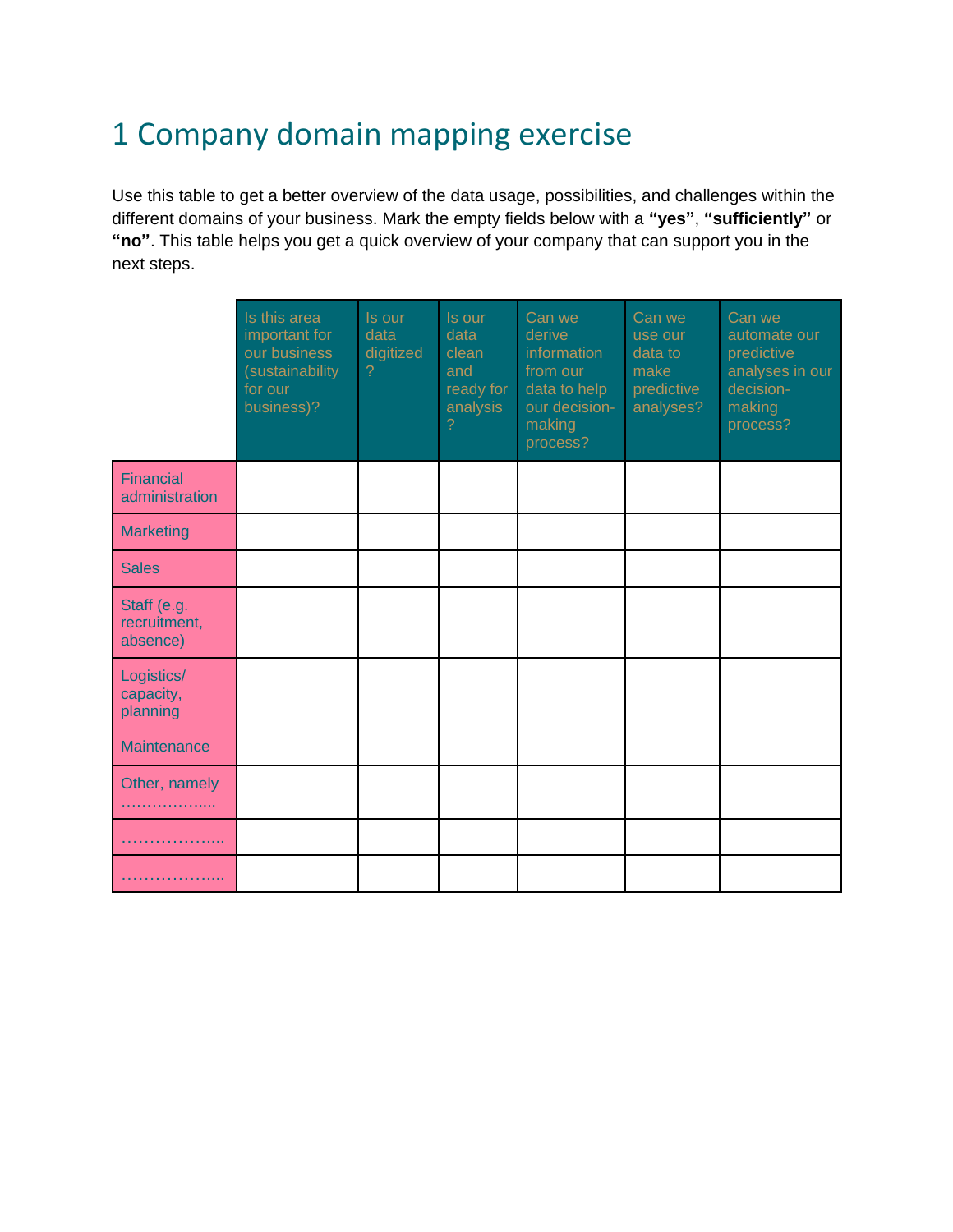## 2 Understanding your (underlying) core motivation

Before we continue with the definition of your ambition, it is important to understand the main driver of why you want to become more data-driven. There are many reasons that might make you want to start making more data-driven decisions within your organization. Understanding your main motivation can give you some guidance in the definition of your ambition later on. Which of the reasons below best reflects your motivation? Tick the box.

- ❏ **Customer demand** Do your customers communicate a clear need for specific insights?
- ❏ **Competitive advantage**: What distinguishes you from your competitors? Do you want to strengthen this distinguishing factor through the use of new technologies?
- ❏ **New legislation** or reporting for industry standards compliance. What data do you need to store and report on towards regulatory bodies in your country or industry?
- ❏ **Market and technology developments** Are there any threats that you see within your industry from the larger companies or from newly established firms using new technologies? Are there any opportunities that you see in the applications of new technologies within your business?
- ❏ **Current challenges** Are you facing any difficulties at this moment in your business? Are there activities that are too costly, cause frustrations, or take up too much time?
- ❏ **Future ambitions** as a company. Where do you want to stand with your business in 5 years? Does there have to change something within your company and what is the role of technology in this change?
- ❏ **Other: …**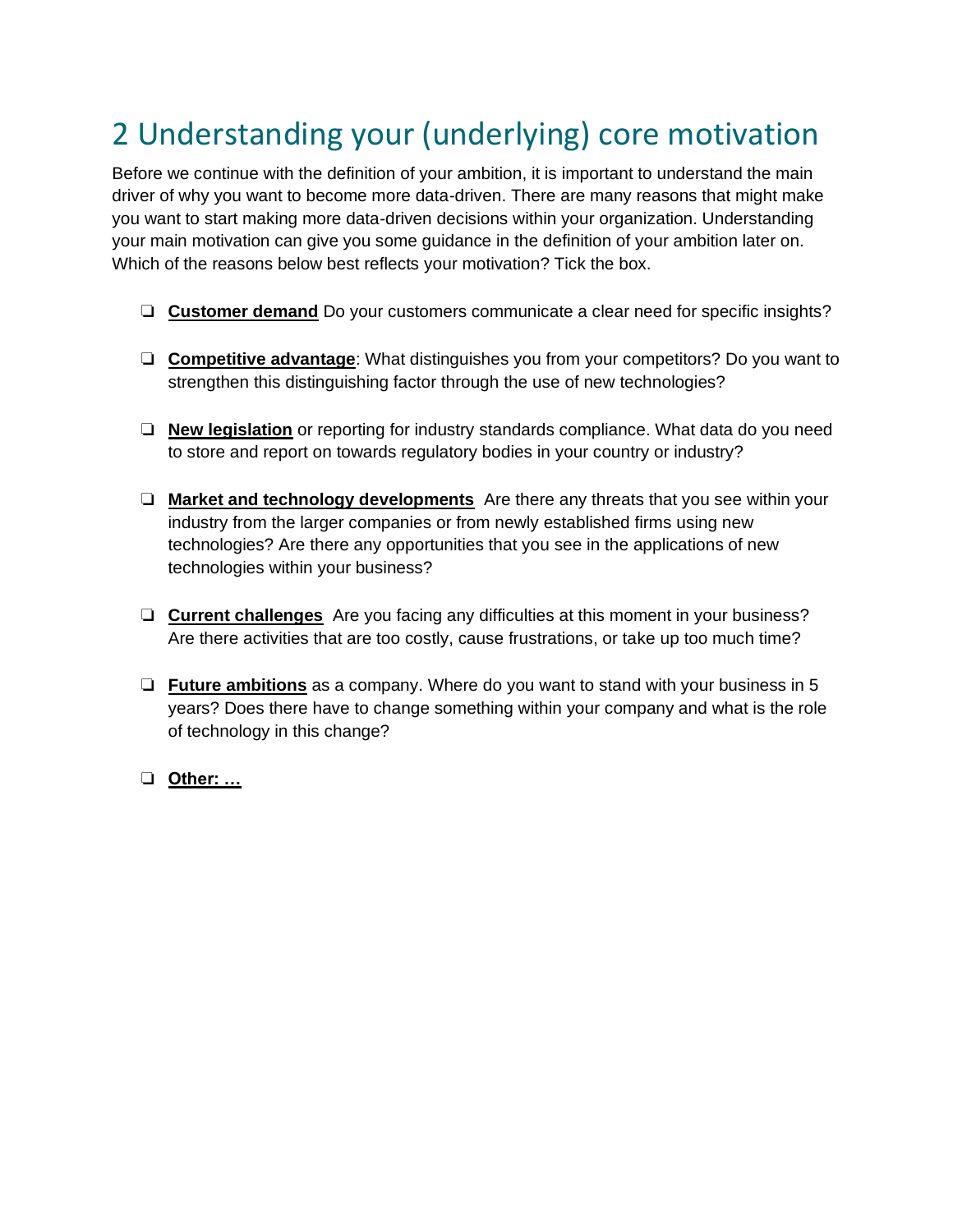## 3. Defining your focus

### 1.1 Formulating and prioritizing ambitions and accompanying challenges

1. You have gotten a better understanding of your main motivation to get started with data and the context of data in the different domains within your company. The next step is to formulate what your long-term ambition is with your company: *e.g. We want to deliver our products within a day, We want to excel on my online customer service, We want to predict the maintenance of our machines, etc.*

……………………………………………………………………………………………………………… ……………………………………………………………………………………………………………...

2. Rephrase your ambition as a challenge, starting the sentence with "How can we….." *e.g. "How can we deliver our products within one day?"*

……………………………………………………………………………………………………………… ……………………………………………………………………………………………………………… ………………………………………………………………………………………………………………

3. Brainstorm (preferably with colleagues) about all tasks and actions you could possibly do within your company to use data to solve (part of) the formulated challenge: *e.g. Creating insight into past sales, collecting the data via your IT systems, making someone responsible for data insights, finding factors influencing revenue based on data, etc….*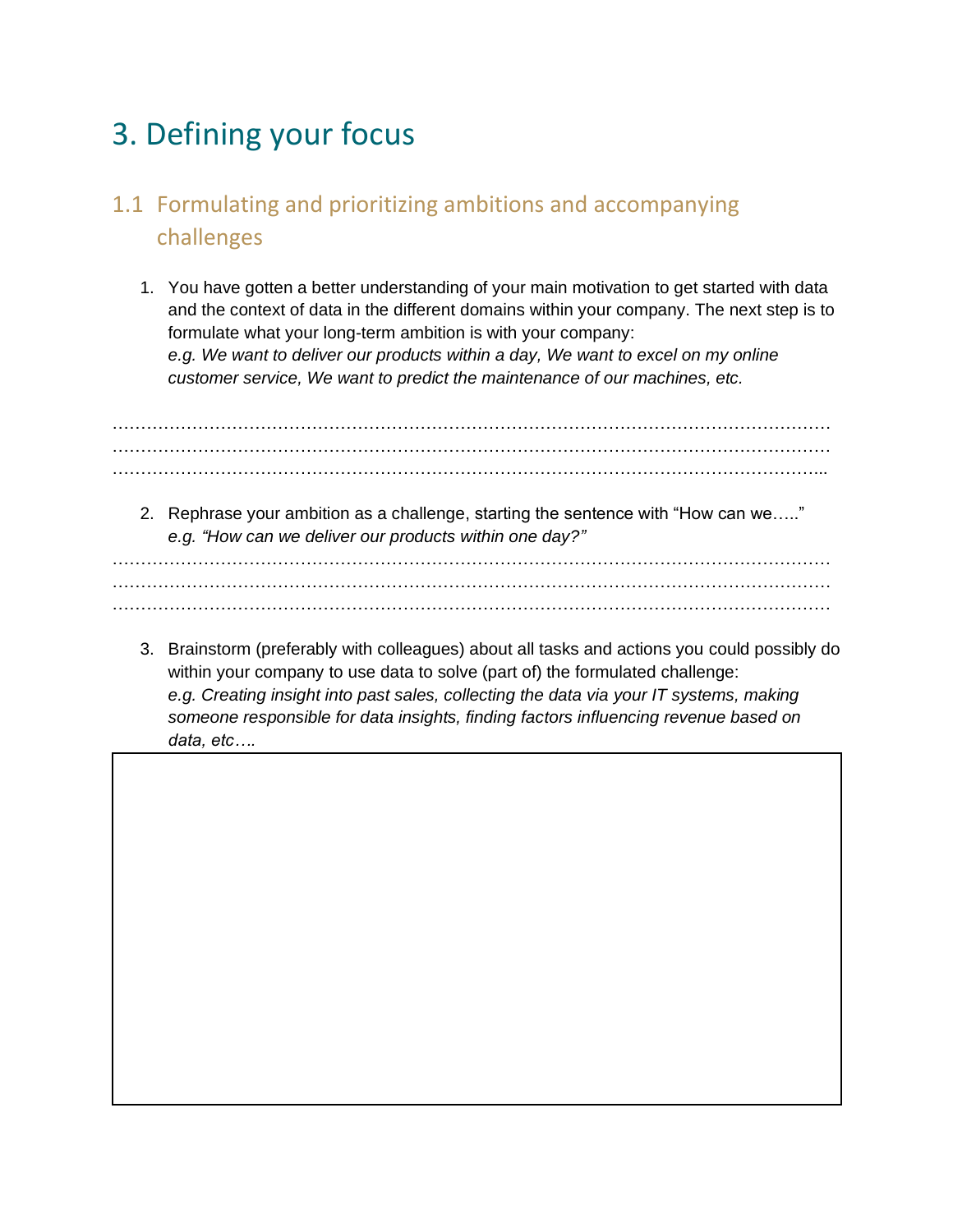## 4.Prioritizing challenges to tackle

Plot the answers of the brainstorm in step 3 on the effort/impact matrix below, by filling them into one of the quadrants (preferably together with your colleagues)



When you have plotted all the tasks and actions to be done, you have made a clear division of what tasks/actions you can forget about for now, which actions can go to the backlog, which actions should be the starting point and which actions are important to start working on for the longer term.